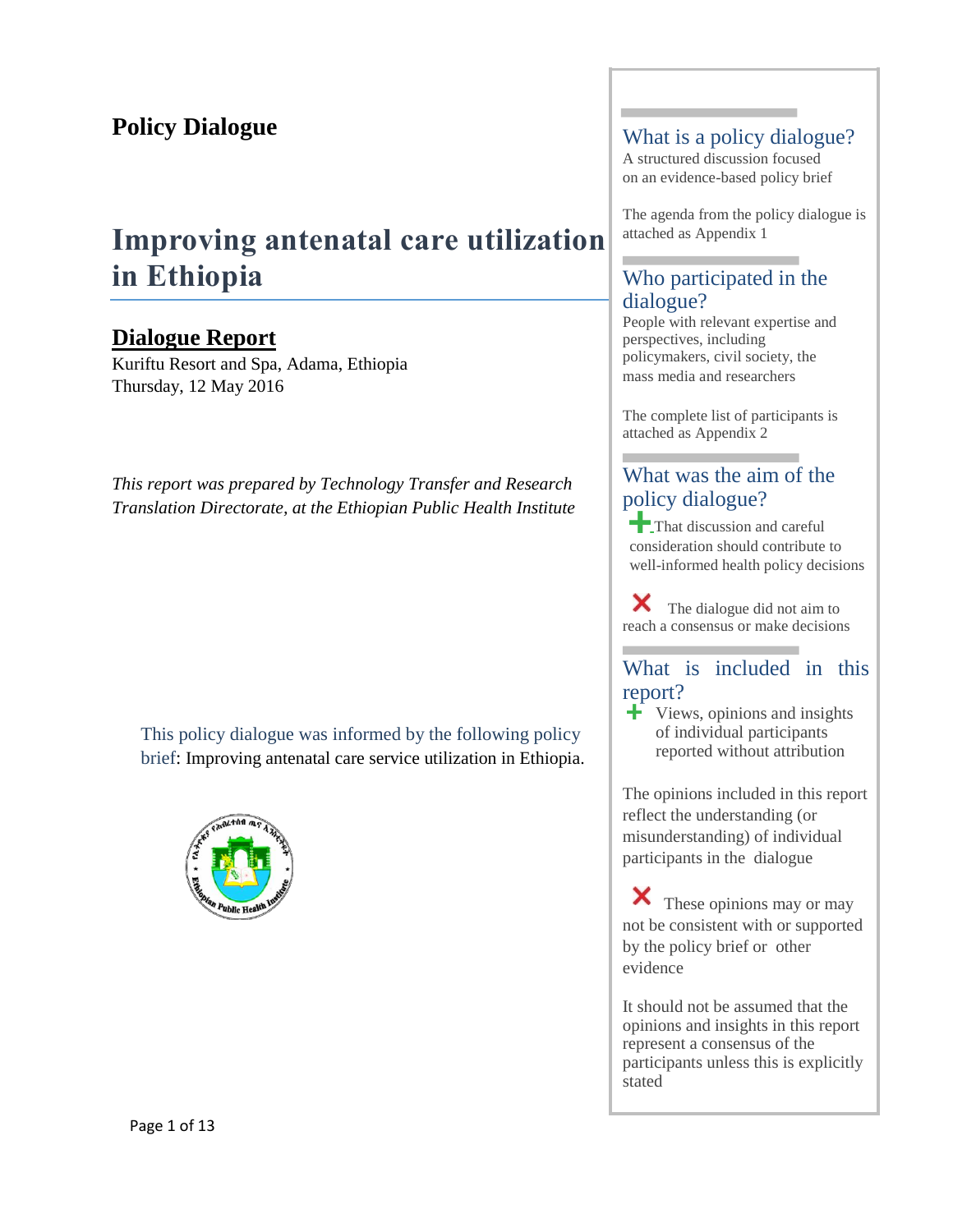# <span id="page-1-0"></span>**Table of contents**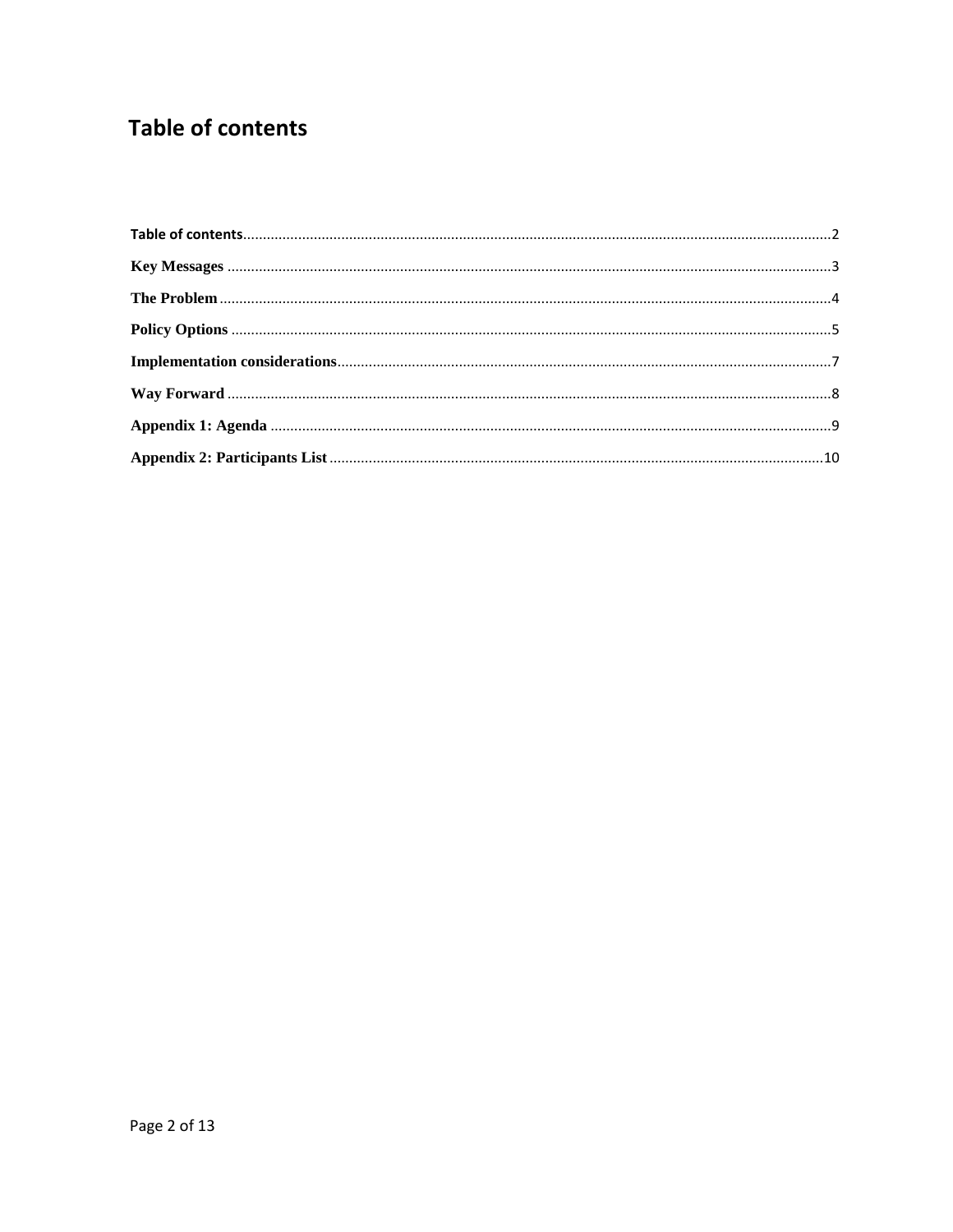**The views, opinions and insights in this report reflect the understanding (or misunderstanding) of individual participants in the dialogue. These opinions may or may not be consistent with or supported by the policy brief that informed this dialogue or other evidence. It should not be assumed that the opinions and insights in this report represent a consensus of the participants unless this is explicitly stated. Nor should it be assumed that they represent the views of the authors of this report.**

# <span id="page-2-0"></span>**Key Messages**

# **The following statements represent views, opinions and insights of individual participants in the policy dialogue.**

## **The Problem**

- The coverage for at least one antenatal care (ANC) visit is high compared to the WHO recommendation at least four visits and skilled birth attendance at health facilities. The reason(s) behind this fact should be explored.
- The problem is there is no tracing mechanism of mothers who make the first visit. The ministry of health tracks only the indicators not the mothers.
- Causes for the low level of ANC utilization listed in the policy brief are known internationally and should be enriched by local studies. Where local studies are not there or are not sufficient, studies should be conducted.

# **Policy Options**

- Policy options should be listed in the order of their importance. For example, Behavioral Change Communication (BCC) campaign should come first.
- The options in the policy brief do not address the problem poor quality of care as a barrier to low utilization of ANC. Continuous Professional Development (CPD) could be one option to produce compassionate and caring health professionals to improve quality of care.
- There is no need for conditional cash transfer as one option, as mothers are exempted from user fees by policy. In addition to being difficult to implement, its possible benefits could be addressed by community based health insurance (CBHI), a program which is already being pilot tested by the government.

## **Implementation Considerations**

- There are no training institutions in the country which produce experts in Behavioral Change Communications. This could be a possible barrier in implementing BCC.
- Conditional cash transfer may not work as it may create dependency and be costly and unsustainable to implement.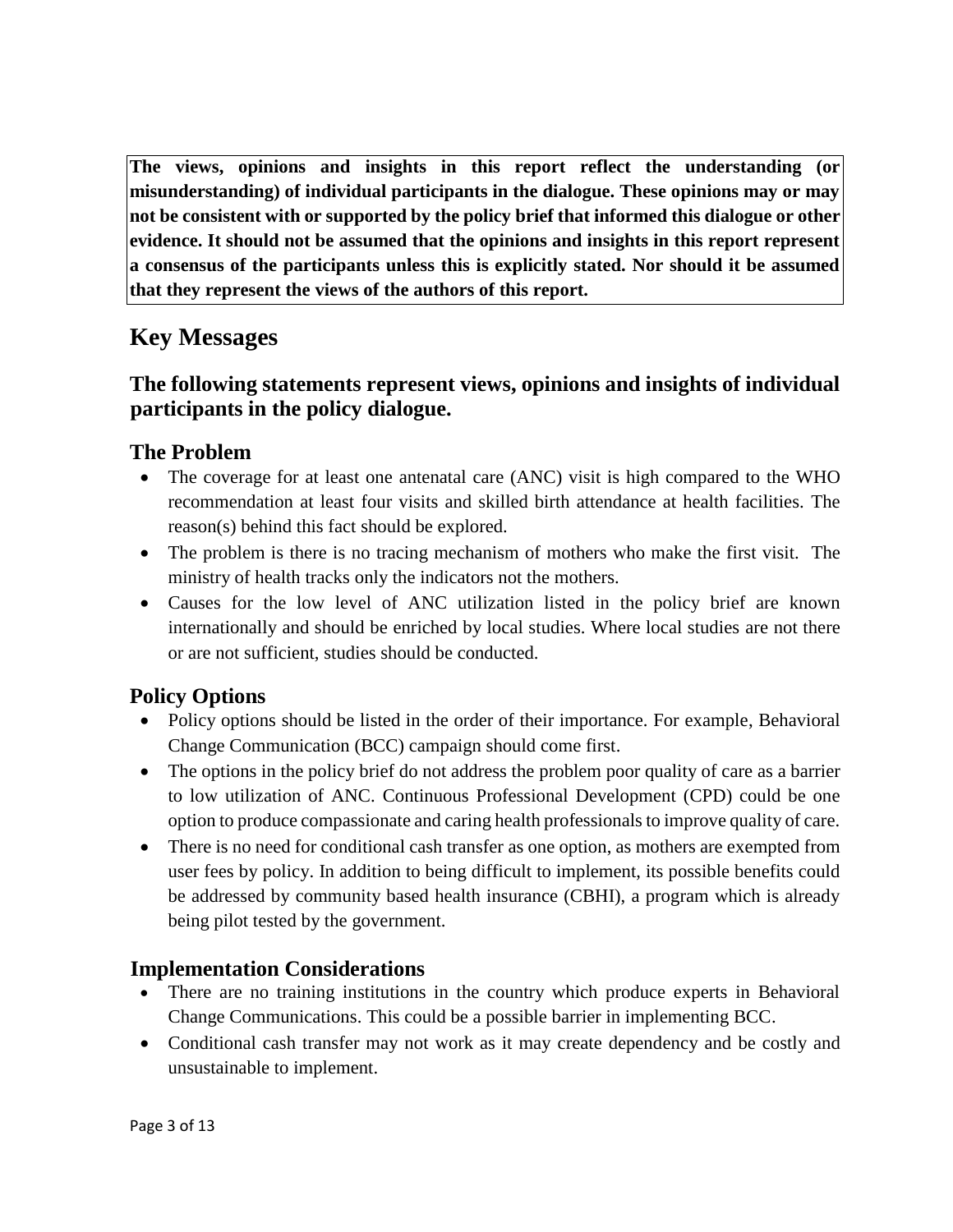# <span id="page-3-0"></span>**The Problem**

It was aired that the figure indicating the magnitude of the problem in the policy brief is from Ethiopian Mini Demographic Heath Survey (EMDHS 2014) and such surveys may not show the current situation as they use data of the last three or five years of preceding the survey. However, it was also said that it is correct to use DHS data since Ethiopia is compared with the rest of the world with data generated from this survey.

So far there are different initiatives and achievements in maternal heath by the ministry of health and the current antenatal care coverage may have increased as a result and it is not included in this report. It was also said that rather than putting only the problem, the background section of policy brief could also include maternal health achievements in the country. Participants have also mentioned that the coverage for at least one ANC visit is high compared to WHO recommendation at least four ANC visits and skilled birth attendance at health facilities; the reasons why subsequent antenatal care visits and skilled birth attendance are low should be explored. One of the reasons could be the problem in tracking mothers after their first antenatal care visit as there is no system established. The ministry of health tracks only the indicators not the mothers.

Another point mentioned was that though the trend of ANC coverage at least one visit is increasing in the country there are problems in early initiation of ANC visit. Participants also pointed out that the causes for the low level of antenatal care listed in the policy brief are known internationally and should rather be enriched by local studies. Where local studies are scarce or are not there, participants called for local studies which would identify local causes for the low level of antenatal care in the country.

### **Access to health services:**

Physical accessibility as a cause to low level of ANC stated in this policy brief does not clearly show the cause for not utilizing ANC services. For example, high level of ANC utilization in urban areas compared to rural areas is attributed to high physical accessibility in urban areas. But there are a lot of confounding factors related to rural and urban divide like education and information.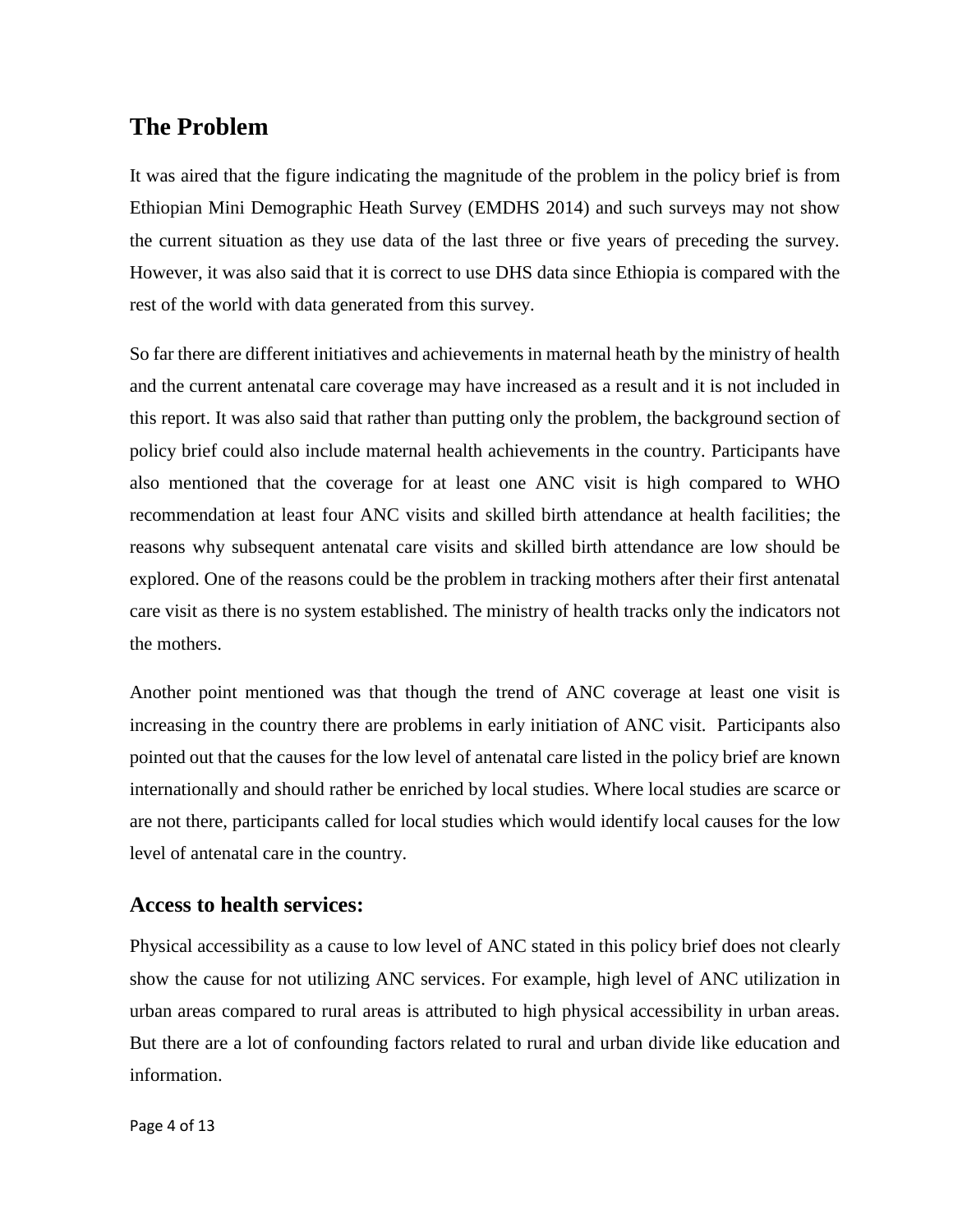Though health posts are now many and are near to the communities, health centers and hospitals with equipped laboratories where focused ANC starts, may not be accessible for various reasons. On the other hand, though the government builds health facilities based on population ratio; topography, distribution of the community and poor infrastructure may render health facilities inaccessible. Therefore, when building health facilities the government should consider not only populaiton ratio but topography and infrastructure.

### **Socio-Cultural barriers:**

Regarding the socio-cultural barriers more local studies must be sought and used. For example, the role of religion in utilizing ANCs should be considered. In some religions exposing a mother's body to a male person other than her husband could be considered as obscene. The role of husbands in seeking ANC care should have been spelled out. It is known that the sociocultural factors vary across communities of various religions and cultures. For example, there is a community in western Ethiopia where mothers are expected to deliver in the forest. In depth studies of socio-cultural factors in relation to ANCs should be carried to understand the barriers.

### **Poor quality of care:**

It is obvious there are problems in quality of care and the policy brief should include the client's perspective. The quality of care during the first ANC visit seems to be poor in quality and mothers may not come for the subsequent visits; therefore, efforts should be in place to improve quality of care. Besides the ANC services are not focused and are almost using traditional approaches of antenatal care services. The skill, knowledge and motivation of the health professionals currently is questionable (only 50% of the undergraduate students got the passmark in exit exam); interventions to improve the quality of pre-service trainings should be considered.

# <span id="page-4-0"></span>**Policy Options**

There is a need to prioritize the policy options; for example Behavioral Change Communication (BCC) campaign should come first as it is important to address the most important barrier, the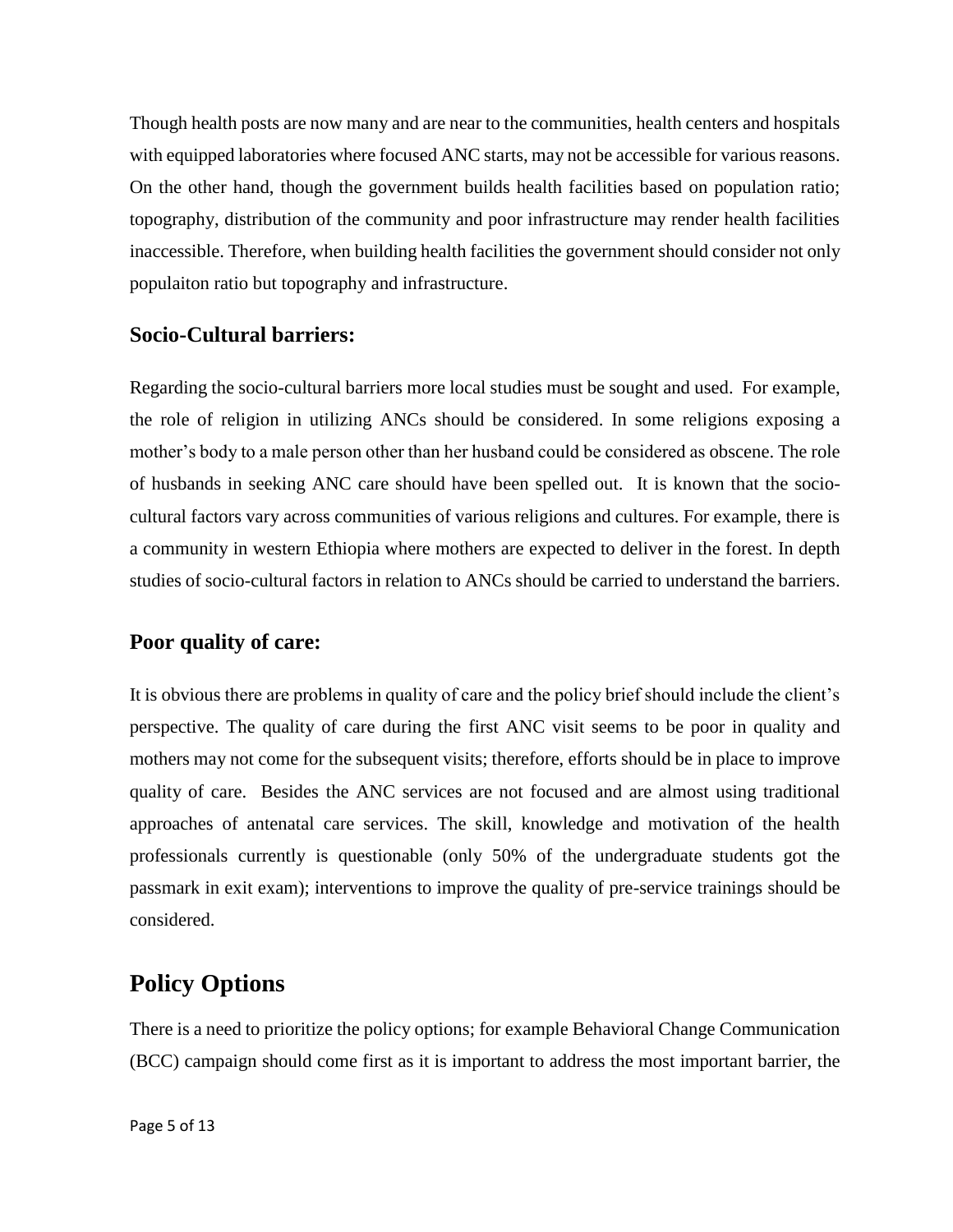socio-cultural barrier. The two options BCC campaign and mHealth can also be integrated during implementation as they are very inter-related.

It was pointed out that none of the options in the policy brief addressed the problem of poor quality of care. It was suggested that Continuous Professional Development (CPD) could be one option to have compassionate and caring health professionals and improve quality of care. Inservice training, revising the pre-service education curriculum could also be some of the interventions to improve quality of care in the country.

### **Mobile Health (mHealth):**

Regarding mHealth it was mentioned that it may not be a feasible policy option as there are problems in access to mobile phone and network services. In remote areas with no electricity mHealth is difficult to implement. However, it was also underlined that we should not fear to adopt new technologies such as mHealth; when given the opportunity communities are innovative and could tackle the problems using different source of power to charge their mobile phones. It was also said that we should use mhealth where it feasible because is the only way we could learn from practice. It was also noted that there are experiences in using mHealth in the country for different programs and there are achievements even though there were barriers during implementation.

### **BCC campaign:**

Behavioral Change Communication (BCC) campaign is the priority option for the country in improving ANC attendance. However, there is a need for in-depth study in socio-cultural and religious factors for its effective implementation.

### **Conditional Cash Transfer (CCT):**

Page 6 of 13 There is no need for conditional cash transfer as one option, as mothers are exempted from user fees by policy. Besides its implementation is difficult where community based health insurance (CBHI) is in practice. Sustainability is also another problem to implement CCT. On the other hand participants have aired that although ANC services are exempted from user fees mothers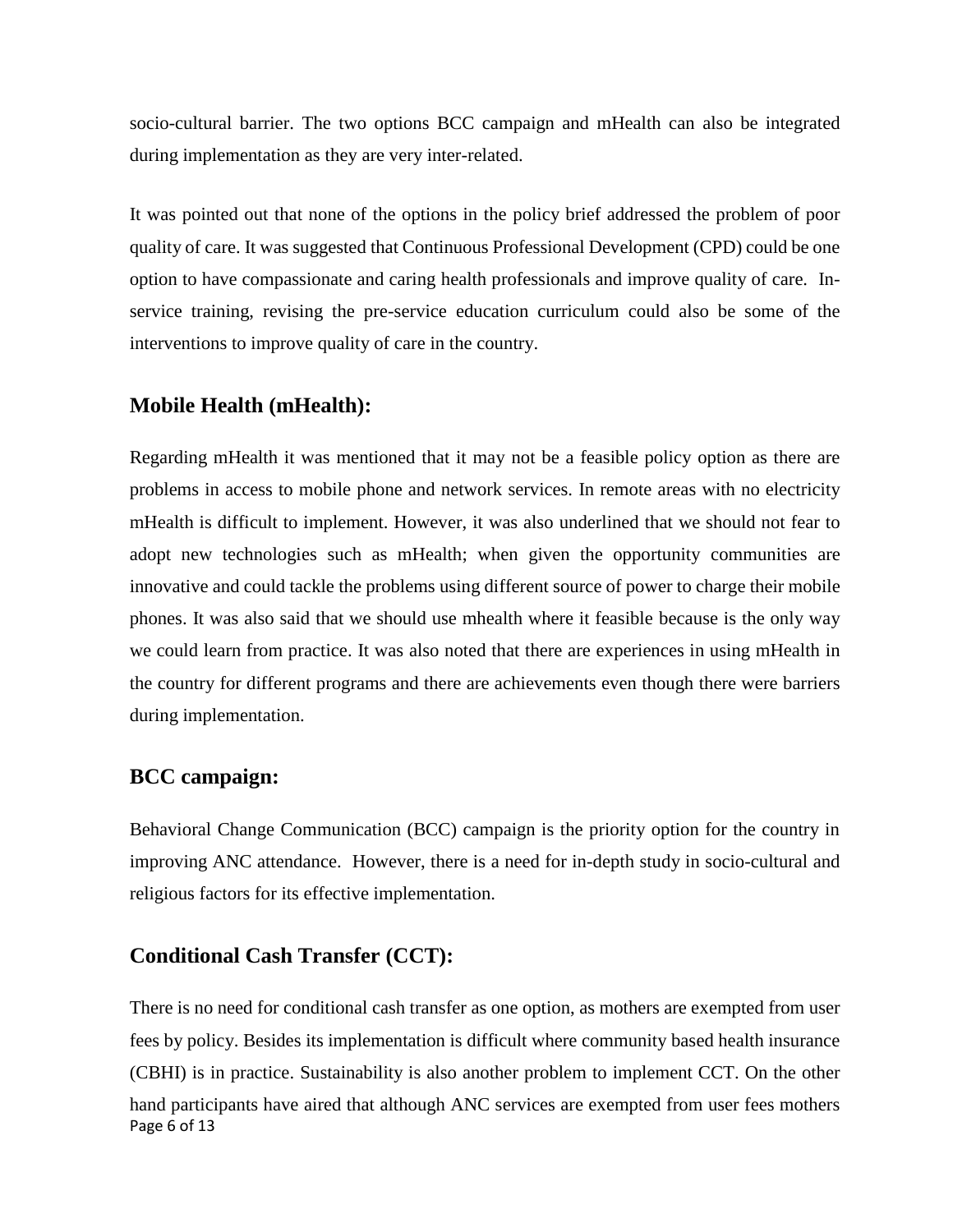are paying for additional medicines and diagnostic services such as ultrasound and some laboratory investigations. There must be a mechanism to reimburse clients for expenses incurred upon them.

# <span id="page-6-0"></span>**Implementation considerations**

The following comments/suggestions were forwarded on the implementation consideration section of the policy brief:

The initiatives by federal ministry of health on information revolution and experiences gained from HIV/AIDS can be considered as enablers to use mHealth as an option in improving ANC service coverage. The launch of radio station at the ministry of health could be also another opportunity to implement BCC.

The terms "BCC vs IEC" in barriers section of the policy brief for BCC should be removed as there is no confusion between BCC and IEC. The term Behavioral Change Communication (BCC) is now familiar and now-a-days it is changed to Social Behavioral Change Communication (SBCC) and there is also a plan to change the name to Social Behavioral Change Intervention (SBCI).

There are no training institutions in the country which produce experts in Behavioral Change Communications. This a possible barrier in implementing BCC. Absence of structures for BCC in the health system could be a barrier for implementing BCC. Therefore, the Ministry of Health should work on mapping of human resource for health on behavioral change communications and a structure should be in place for BCC for its implementation.

There are problems in documenting best practices and lessons learned from failed activities. The same will be true for BCC, if documentation problems are unresolved.

If the current very high cost of airtime for broadcasting is unresolved, implementing BCC would be too difficult.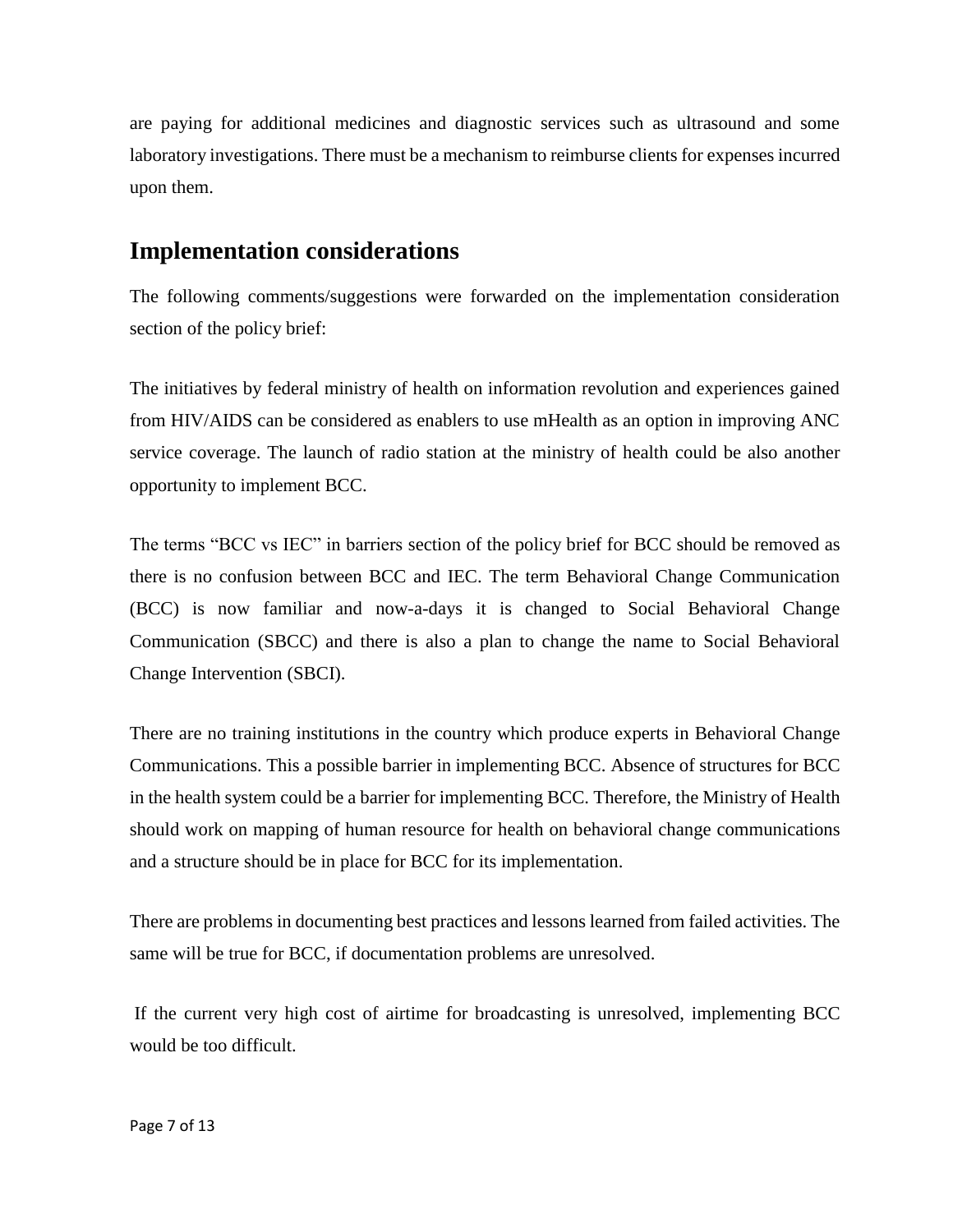The third policy option, conditional cash transfer may not work as it may create dependency and is costly to implement. Sustainability is also another big issue with regard to this option. Besides there are strategies in practice to address the economic barrier for going to health facilities: the Community Based Health Insurance and the waiver system for maternal health.

# <span id="page-7-0"></span>**Way Forward**

- There should be a multi-sectoral collaboration: EPHI should involve different stakeholders like Charities and Societies Organization when preparing policy briefs and policy dialogues in order to explore local evidences by sharing documents.
- Participants of the policy dialogue should include social scientists like economists.
- The policy options included in this policy brief are demand side options and supply side options are not included.
- It is better if more local evidences are explored and included especially for the causes section of the policy brief.
- Refine and share the document for comments to all policy dialogue participants.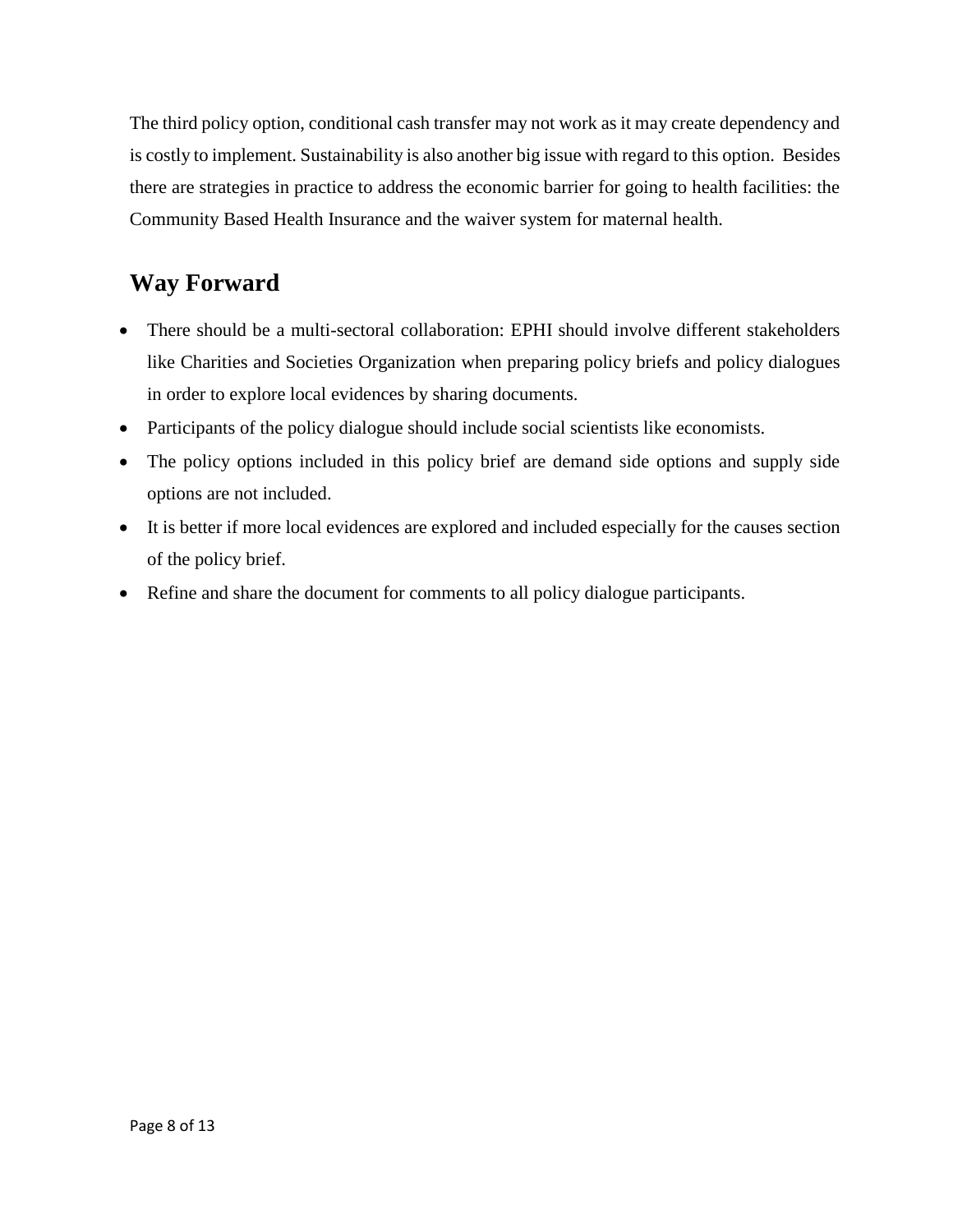# <span id="page-8-0"></span>**Appendix 1: Agenda**

# Policy Dialogue on Improving Antenatal Care Service Utilization in Ethiopia

Technology Transfer and Research Translation Directorate

Ethiopian Public Health Institute

(Kuriftu Resort & Spa, Adama, 12 May 2016)

| <b>Time</b>      | <b>Activities</b>                                                                                                        | <b>Responsible person</b>                  |
|------------------|--------------------------------------------------------------------------------------------------------------------------|--------------------------------------------|
| 8:00-9:00 AM     | Registration                                                                                                             | Wudenesh and Dr. Fasil                     |
| 9:00-9:15AM      | Opening remarks/Introductions of participants and moderators                                                             | Dr. Yibeltal Assefa                        |
| 9:15-9:30AM      | Objective of the policy dialogue and Overview of TTRTD                                                                   | Dr. Mamuye Hadis                           |
| 9:30-09:55AM     | Going through the executive summary of the policy brief on<br>"Improving antenatal care service utilization in Ethiopia" | Dr. Alemayehu Mekonnen<br>and Participants |
| 09:55-10:00 AM   | Brief presentation on policy brief                                                                                       | Mr. Yosef Gebreyohannes                    |
| 10:00-10:10AM    | Procedure and rules of the dialogue                                                                                      | Dr. Alemayehu Mekonnen                     |
| 10:10-10:30 AM   | <b>Tea Break</b>                                                                                                         | <b>Organizers</b>                          |
| 10:30-11:30 AM   | Discussion on problem section of the policy brief                                                                        | Dr. Alemayehu Mekonnen                     |
| 11:30-12:30 AM   | Discussion on policy options section of the policy brief                                                                 | Dr. Alemayehu Mekonnen                     |
| 12:30-2:00 PM    | Lunch                                                                                                                    | <b>Organizers</b>                          |
| $2:00 - 3:00$ PM | Implementation considerations part of the policy brief                                                                   | Dr. Alemayehu Mekonnen                     |
|                  |                                                                                                                          |                                            |
| 3:00-3:15 PM     | Way forward                                                                                                              | Dr. Alemayehu Mekonnen                     |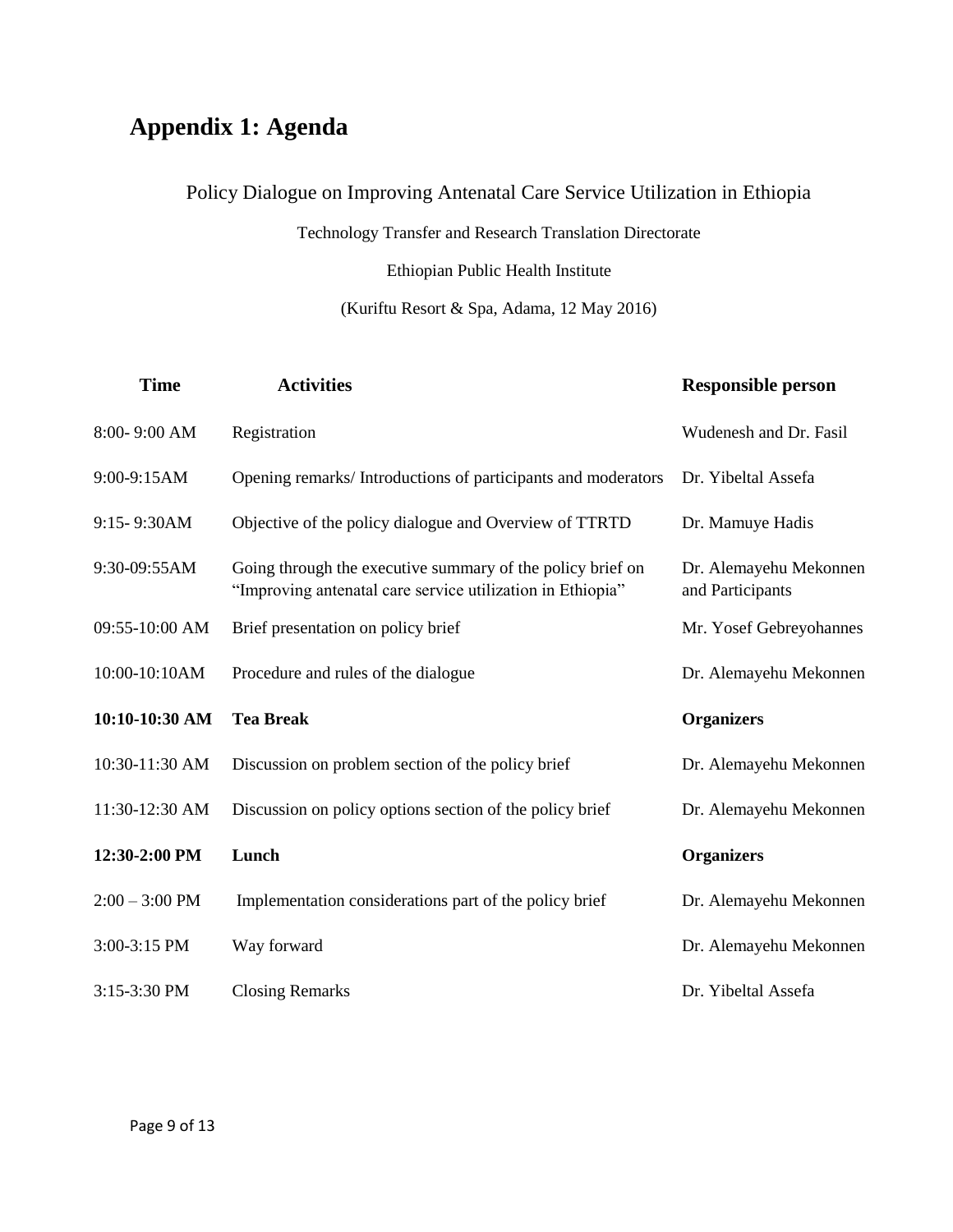# <span id="page-9-0"></span>**Appendix 2: Participants List**

**Edosa Adugna** House of Peoples Representative(HPR) Addis Ababa, Ethiopia. Tel: +251-911894161 Email: [edoadugna@yahoo.com](mailto:edoadugna@yahoo.com)

**Muhajeb Abdu**  House of Peoples Representative(HPR) Addis Ababa, Ethiopia. Tel: +251-924115126 Email: [aminamuhj15@gmail.com](mailto:aminamuhj15@gmail.com)

**Dr. Fikru Abebe** Ethiopian Society of Obstetricians and Gynecologists (ESOG) Addis Ababa, Ethiopia. Tel: +251-911771805 Email: [tigfik82@gmail.com](mailto:tigfik82@gmail.com)

**Betemariam Alemu** JHU-CCP Ethiopia Addis Ababa, Ethiopia. Tel: +251-912506982 Email: [betemariama@jhuccpeth.org](mailto:betemariama@jhuccpeth.org)

**Dessalew Emaway** JSI/L10K Addis Ababa, Ethiopia. Tel: +251-911364281 Email: [dessalewemaway@gmail.com](mailto:dessalewemaway@gmail.com)

**Hayat Awol** Family Guidance Association Ethiopia (FGAE) Addis Ababa, Ethiopia. Tel: +251-911034755 Email: [hayat.awol@yahoo.com](mailto:hayat.awol@yahoo.com)

Page 10 of 13 **Girma Kebede** Benshangul Gumuz Health Bureau Asossa, Ethiopia. Tel: +251-911836030 Email: [girmayyekebede@gmail.com](mailto:girmayyekebede@gmail.com)

#### **Dr. Alemayehu Mekonnen**

Ethiopian Public Health Association (EPHA) Addis Ababa, Ethiopia. Tel: +251-911606361 Email: [alemayehum@yahoo.com](mailto:alemayehum@yahoo.com)

**Dr. Awoke Tasew** UNFPA Addis Ababa, Ethiopia. Tel: +251-911824273 Email: [tasewtebeje@unfpa.org](mailto:tasewtebeje@unfpa.org)

**Fekerte Belete** Consortium for Reproductive Health Associations (CORHA) Addis Ababa, Ethiopia. Tel: +251-911203062 Email: [fekerteb1@gmail.com](mailto:fekerteb1@gmail.com)

**Adugna Tafa** Clinton Health Access Initiative (CHAI) Addis Ababa, Ethiopia. Tel: +251-911432961 Email: [atafa@clintonhealthaccess.org](mailto:atafa@clintonhealthaccess.org)

**Gizachew Eyassu** JHPIEGO - Ethiopia Addis Ababa, Ethiopia. Tel: +251-911967965 Email: [gizachew.eyassu@jhpiego.org](mailto:gizachew.eyassu@jhpiego.org)

**Sheleme Humnessa** Federal Ministry of Health, Ethiopia Addis Ababa, Ethiopia. Tel: +251-911850818 Email: [hsheleme@yahoo.com](mailto:hsheleme@yahoo.com)

**Sinedu Gizaw** Hiwot Fana Specialized University Hospital Harar, Ethiopia. Tel: +251-915756307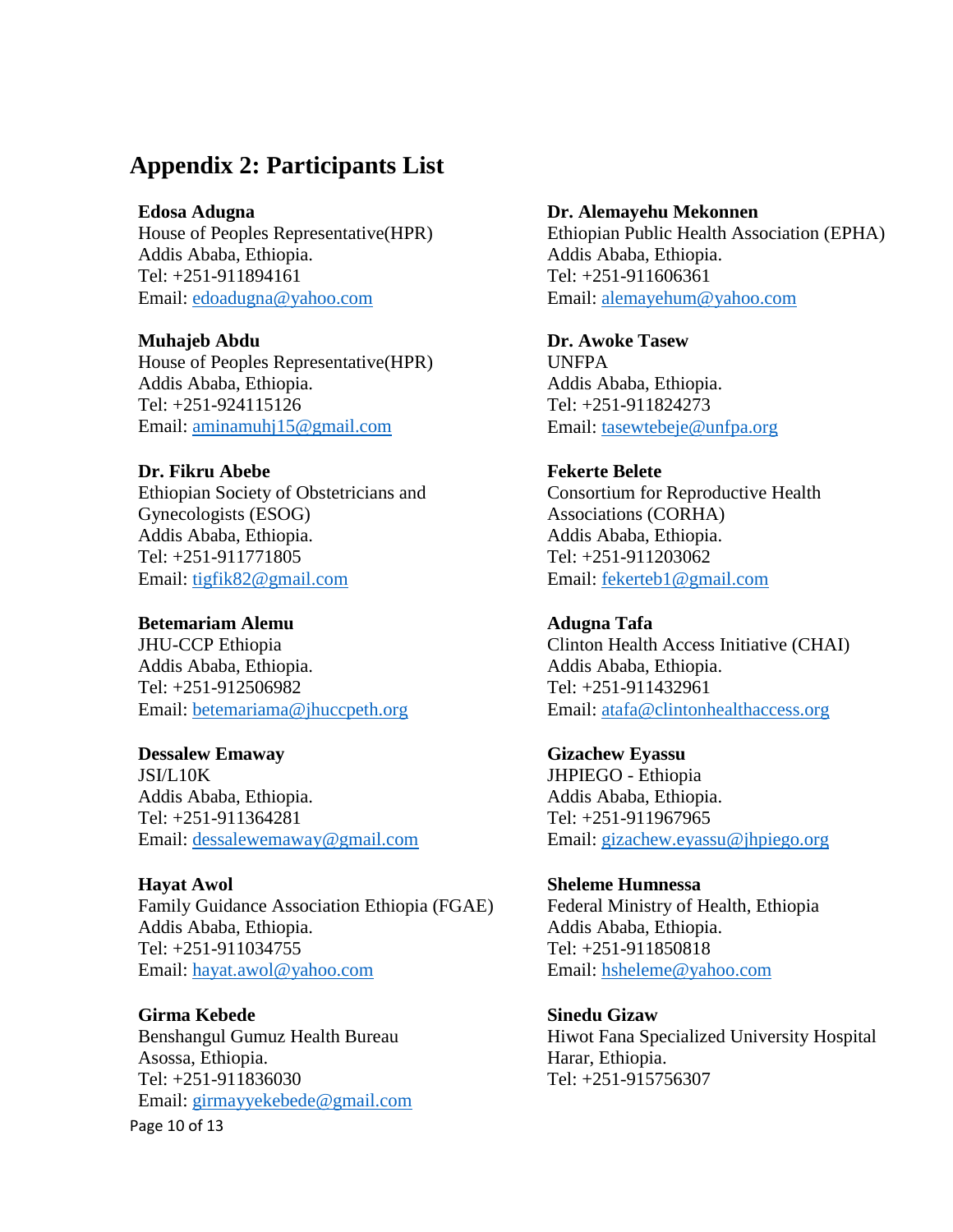#### **Aderajew Nigussie**

Jimma University Jimma, Ethiopia. Tel: +251-912914777 Email: [aderajewnu@gmail.com](mailto:aderajewnu@gmail.com)

#### **Mohammed Siraj**

Ethiopian Midwifery Association (EMwA) Addis Ababa, Ethiopia. Tel: +251-911264269 Email: [mame249@gmail.com](mailto:mame249@gmail.com)

### **Chalachew Sisay**

Addis Ababa Regional Health Bureau Addis Ababa, Ethiopia. Tel: +251-924336220 Email: [chalesisay19@gmail.com](mailto:chalesisay19@gmail.com)

### **Zinabu Tazeze** Somali Regional Health Bureau Jigjiga, Ethiopia. Tel: +251-912242573 Email: [zimanle2000@gmail.com](mailto:zimanle2000@gmail.com)

### **Getachew Yalew**

Ethiopia News Agency (ENA) Addis Ababa, Ethiopia. Tel: +251-913260774 Email: g\_yalem@yahoo.com

### **EPHI Team (Technology Transfer and Research Translation Directorate)**

#### **Yosef Gebreyohannes**

Ethiopian Public Health Institute Addis Ababa, Ethiopia. Tel: +251-932974092 Email: [yosephgy@gmail.com](mailto:yosephgy@gmail.com)

### **Serebe Abay**

Ethiopian Public Health Institute Addis Ababa, Ethiopia. Tel: +251-913463534 Email: [serebeabay@yahoo.com](mailto:serebeabay@yahoo.com)

#### **Fasil Mengistu**

Ethiopian Public Health Institute Addis Ababa, Ethiopia. Tel: +251-915947515 Email: [mengistufasil@gmail.com](mailto:mengistufasil@gmail.com)

#### **Dr. Mamuye Hadis**

Ethiopian Public Health Institute Addis Ababa, Ethiopia. Tel: +251-912155368 Email: [mamuye.hadis@gmail.com](mailto:mamuye.hadis@gmail.com)

#### **Desalegn Ararso**

Ethiopian Public Health Institute Addis Ababa, Ethiopia. Tel: +251-911909498 Email: [desalegnararso1@gmail.com](mailto:desalegnararso1@gmail.com)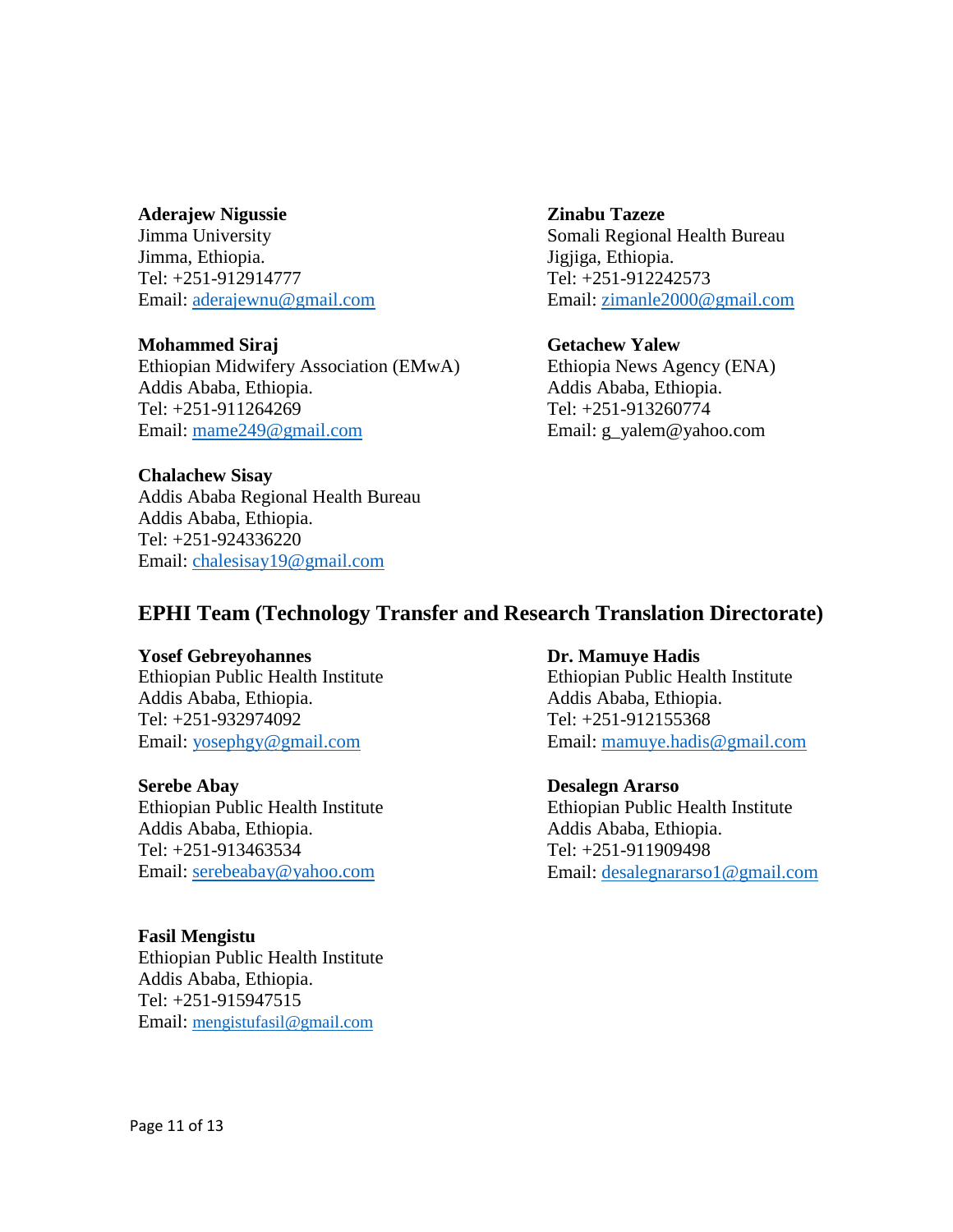### **OBSERVERS (EPHI Staff)**

### **Dr. Abraham Ali**

Ethiopian Public Health Institute Addis Ababa, Ethiopia. Tel: +251-911861774 Email: [abraalimo@yahoo.com](mailto:abraalimo@yahoo.com)

#### **Kassahun Amenu**

Ethiopian Public Health Institute Addis Ababa, Ethiopia. Tel: +251-912717417 Email: [kassishg2@yahoo.com](mailto:kassishg2@yahoo.com)

### **Tsehai Assefa**

Ethiopian Public Health Institute Addis Ababa, Ethiopia. Tel: +251-911893690 Email: [tsehaiassefa@yahoo.com](mailto:tsehaiassefa@yahoo.com)

### **Zekarias Getu**

Ethiopian Public Health Institute Addis Ababa, Ethiopia. Tel: +251-939100721